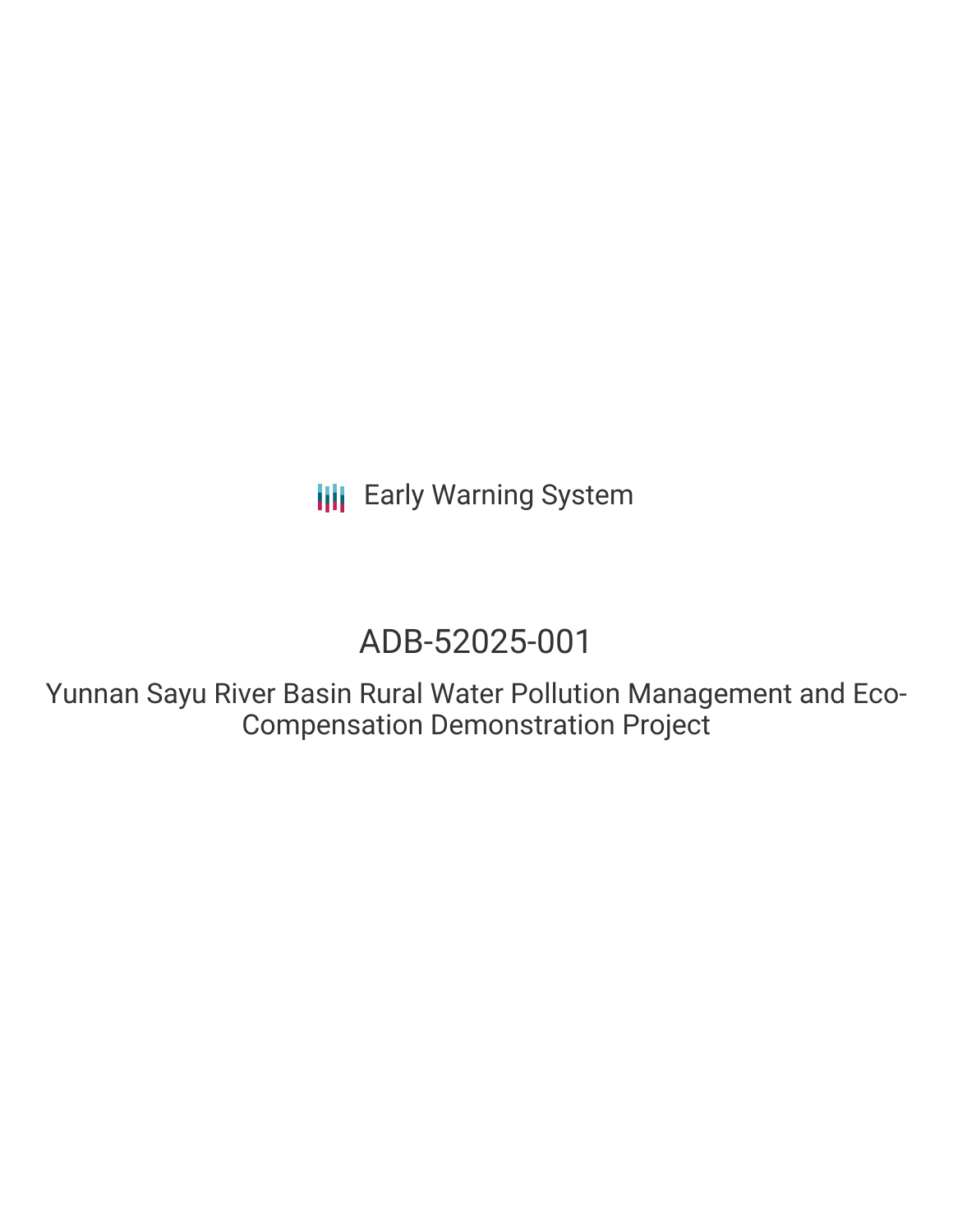

### Early Warning System Yunnan Sayu River Basin Rural Water Pollution Management and Eco-Compensation

Demonstration Project

### **Quick Facts**

| <b>Countries</b>               | China                                             |
|--------------------------------|---------------------------------------------------|
| <b>Specific Location</b>       | Zhaotong prefecture-level city, Yunnan province   |
| <b>Financial Institutions</b>  | Asian Development Bank (ADB)                      |
| <b>Status</b>                  | Proposed                                          |
| <b>Bank Risk Rating</b>        | A                                                 |
| <b>Borrower</b>                | People's Republic of China                        |
| <b>Sectors</b>                 | Agriculture and Forestry, Climate and Environment |
| <b>Investment Type(s)</b>      | Loan                                              |
| <b>Investment Amount (USD)</b> | $$100.00$ million                                 |
| <b>Loan Amount (USD)</b>       | \$100.00 million                                  |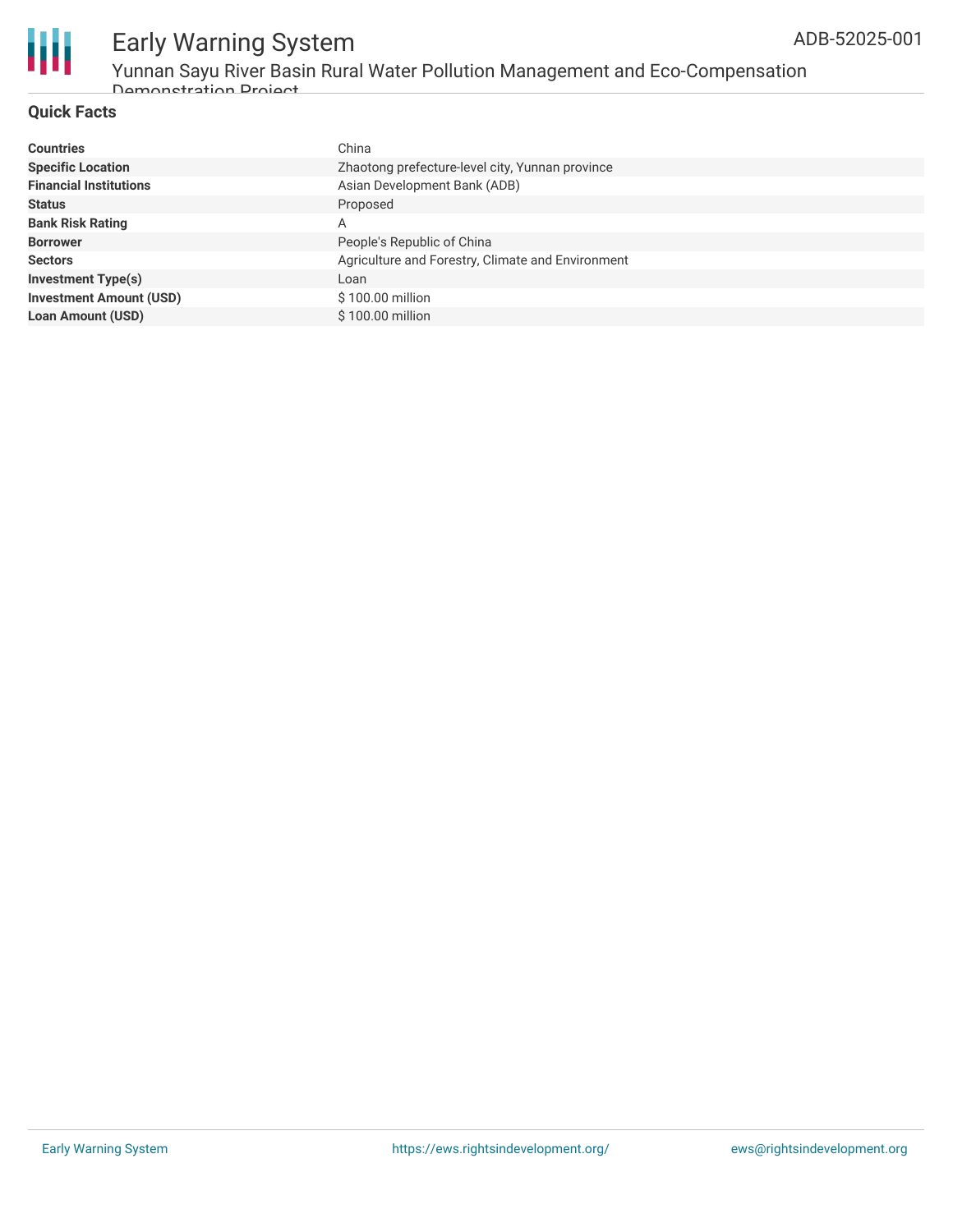

### Early Warning System Yunnan Sayu River Basin Rural Water Pollution Management and Eco-Compensation

Demonstration Project

### **Project Description**

The project seeks to reduce the pollution and pressure on natural resources in the Yangtze River Basin and the Sayu River Basin.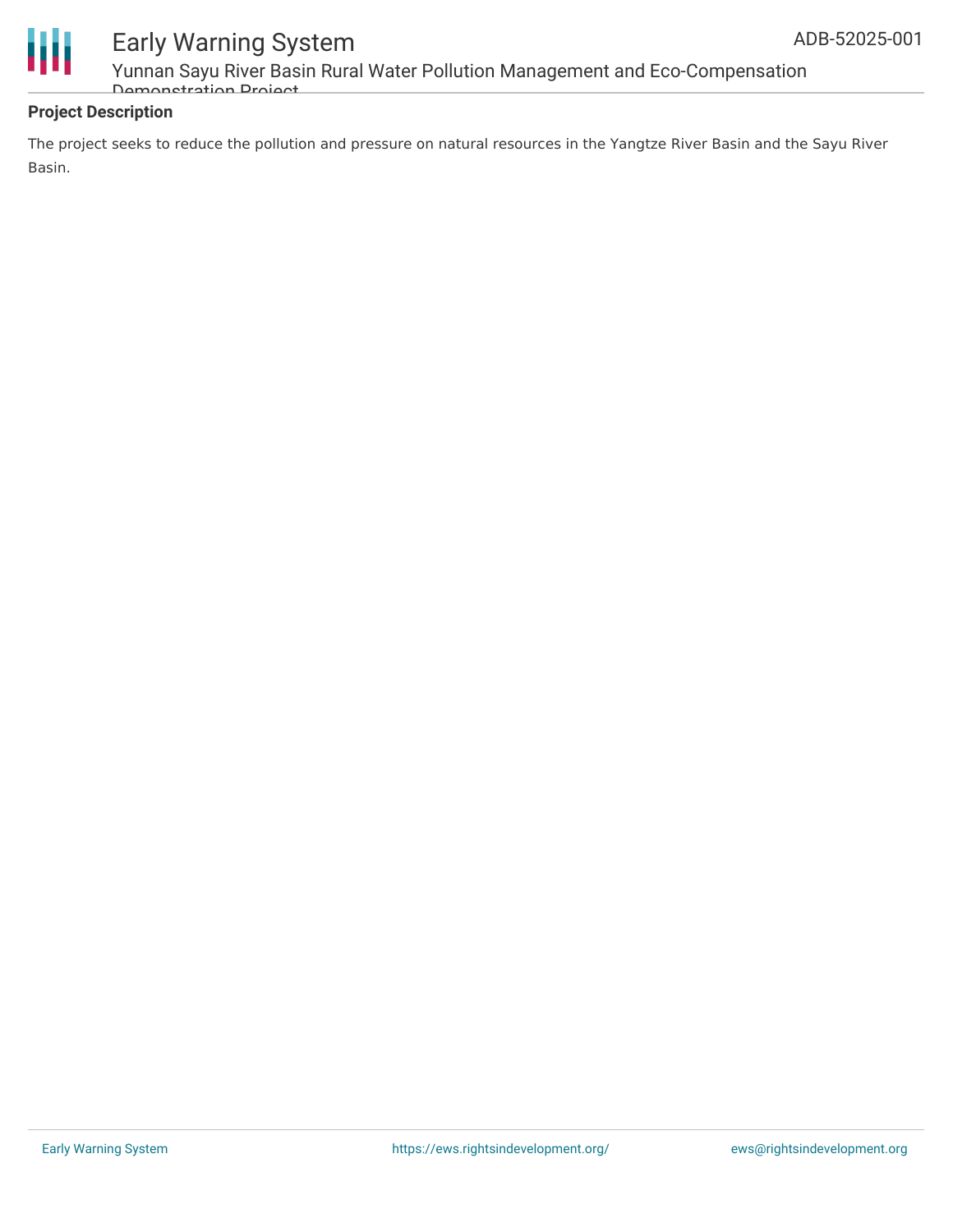

### Early Warning System Yunnan Sayu River Basin Rural Water Pollution Management and Eco-Compensation Demonstration Project

### **Investment Description**

Asian Development Bank (ADB)

Loan: Yunnan Sayu River Basin Rural Water Pollution Management and Eco-Compensation Demonstration Project

Ordinary capital resources US\$ 100.00 million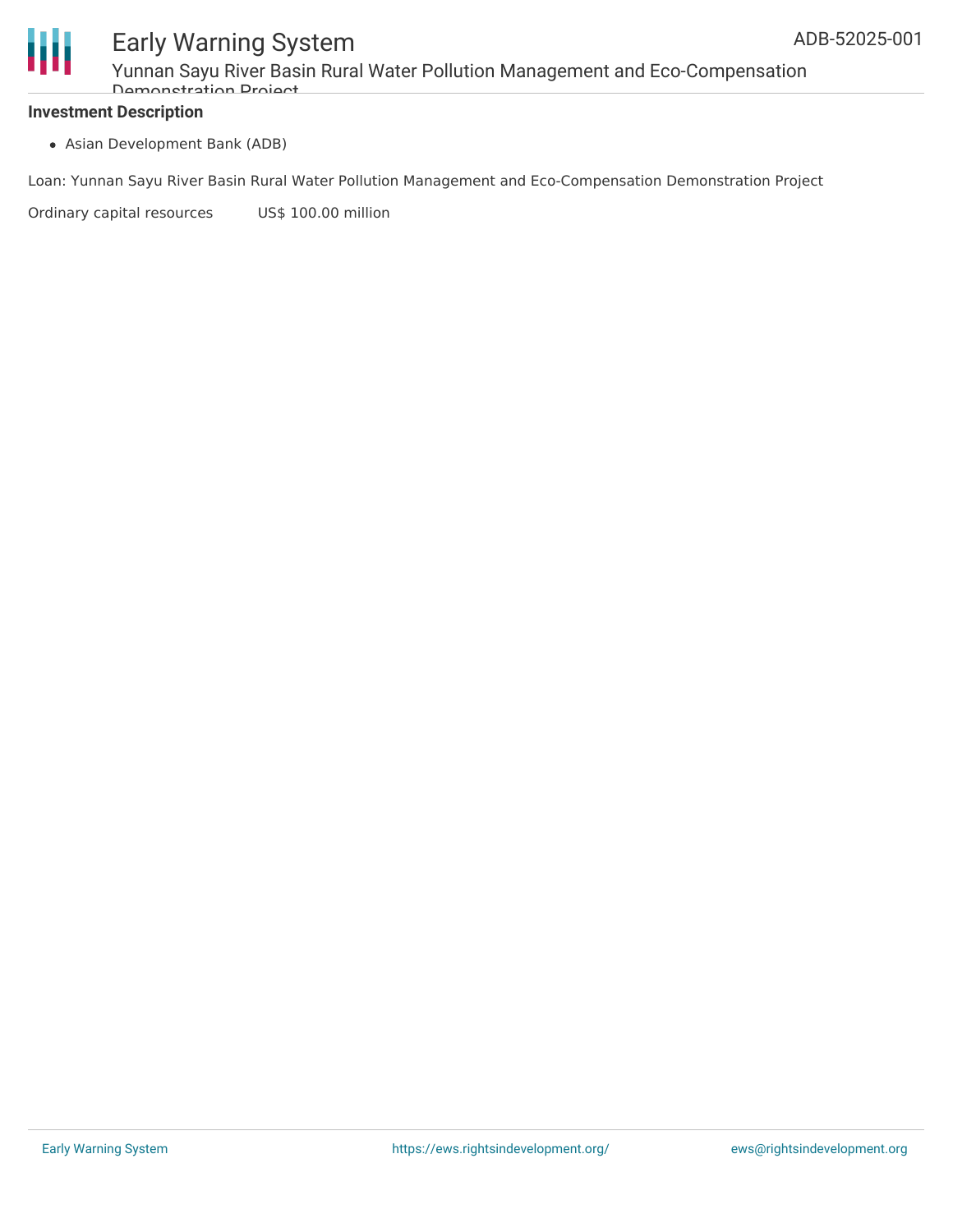

# Early Warning System

Yunnan Sayu River Basin Rural Water Pollution Management and Eco-Compensation Demonstration Project

### **Contact Information**

### **Executing Agencies**

### **Zhaotong City Government**

98th Street Chongyi, Zhaoyang District, Yunnan province China

### **ACCOUNTABILITY MECHANISM OF ADB**

The Accountability Mechanism is an independent complaint mechanism and fact-finding body for people who believe they are likely to be, or have been, adversely affected by an Asian Development Bank-financed project. If you submit a complaint to the Accountability Mechanism, they may investigate to assess whether the Asian Development Bank is following its own policies and procedures for preventing harm to people or the environment. You can learn more about the Accountability Mechanism and how to file a complaint at: http://www.adb.org/site/accountability-mechanism/main